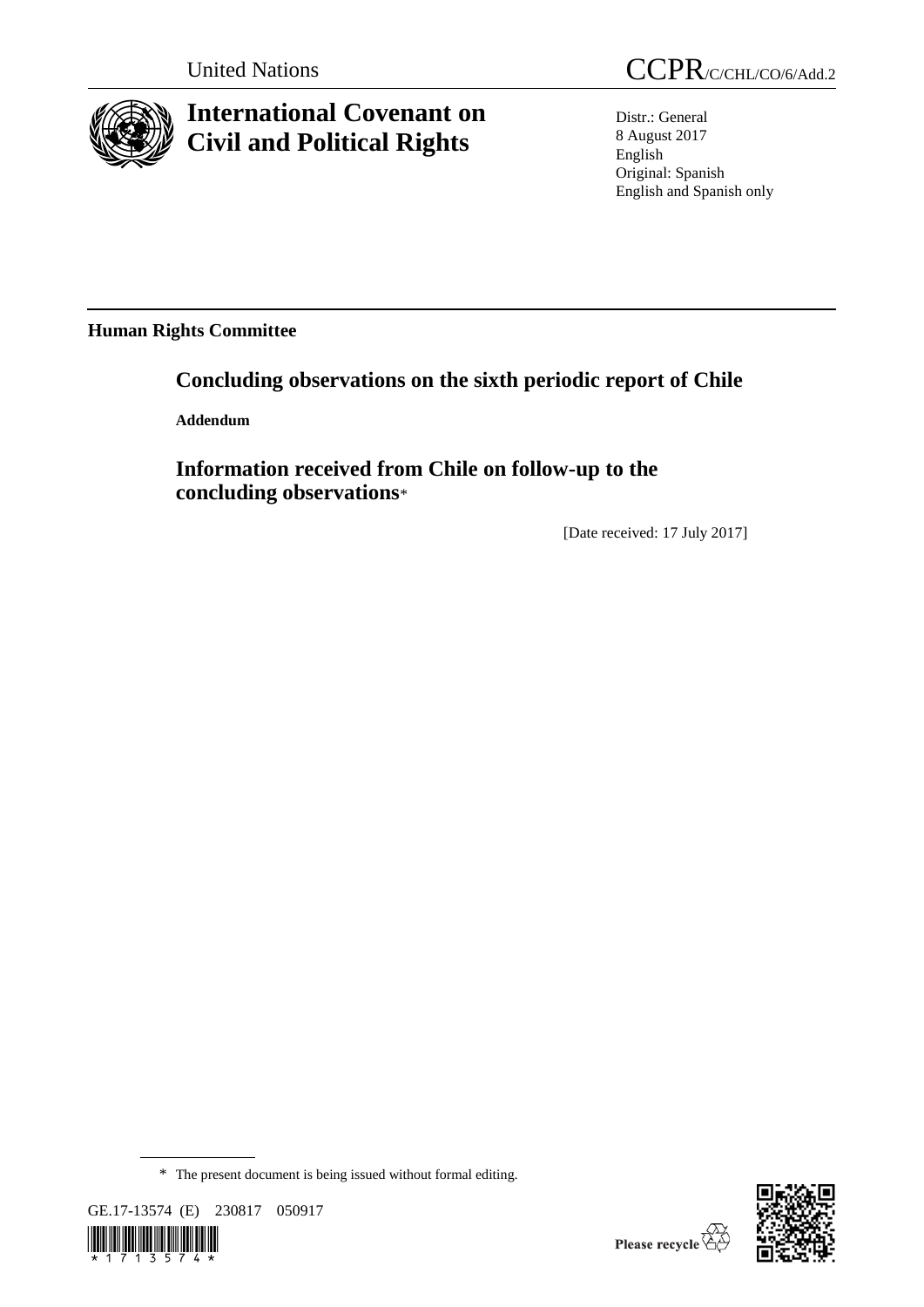1. The Government of Chile hereby submits additional information on the recommendations contained in paragraphs 7, 15 and 19, as requested by the Special Rapporteur for follow-up to concluding observations. This document was drafted by the Office of the Under-Secretary for Human Rights, on the basis of input and background information provided by the Ministry of Justice and Human Rights, the Ministry for Women's Affairs and Gender Equality, the Ministry of Health, the Ministry of Education and the Judiciary.

## **Additional information on paragraph 7**

2. The State is working on a new bill to replace Act No. 18314, which defines terrorist acts and establishes appropriate penalties. In October 2014, a committee of experts appointed by the President of the Republic conducted a technical assessment of the content of Act No. 18314 and submitted a set of recommendations, which formed the basis for the bill defining terrorist acts and the penalties related thereto, and amending the Criminal Code and the Code of Criminal Procedure (Bulletin No. 9692-07, merged with Bulletin No. 9669-07, submitted to the National Congress in September 2014). The aim of this initiative is to improve the legislation that defines terrorist acts, with a clear definition and appropriate penalties for terrorist offences. The aim of the proposed amendments is to highlight that terrorism is a global issue, which requires counter-terrorism legislation, while ensuring that the legislation does not target any specific social group and complies with international standards.

3. In terms of progress made in this regard, it should be noted that the bill has been discussed by the Senate Committee on the Constitution, Legislation, Justice and Regulations and is currently undergoing the first reading. Since January 2016, two bodies have been set up to make recommendations on amending the content of the bill. Both the Government and members of parliament have submitted proposals concerning various articles of the bill. As regards the issues raised by the Committee, it is worth noting the submission of two recommendations that seek to guarantee the principles of legal certainty and predictability, in order to comply with international standards on the definition of terrorism.<sup>1</sup> These proposals seek to ensure that the definition of terrorist acts does not refer to concepts that lack legal clarity, such as "public order", or that are excessively broad, such as "deprivation of fundamental rights", as these might lead to an arbitrary or generalized application of what should be a restrictive and exceptional offence such as terrorism.

4. The bill provides that the measure of protected witnesses will be used only at the investigation stage, for certain offences, on specific and well-justified grounds. The bill further provides that this measure must be applicable for a limited period of time only and subject to judicial review. Judicial supervision is crucial, in order to determine whether, given the circumstances of the case, the lives or physical integrity of witnesses or other persons who have participated effectively in the proceedings, or their relatives, are at risk or under serious threat.

5. As regards the application of the Counter-Terrorism Act, according to the judicial records of cases heard between 1 January 2014 and 28 June 2017, verdicts concerning offences under Act No. 18314 were handed down in only four cases.<sup>2</sup> Three of those cases were decided by the oral criminal court of Temuco and one by the oral criminal court of Puente Alto. The verdicts in question were handed down in 2014, in cases where the Public

<sup>1</sup> One proposal was to remove the words "*y 6º*" (and 6) from the phrase "*del Código Penal y artículos 5º, 5º b) y 6º de la Ley núm. 12927*" (of the Criminal Code and articles 5, 5 (b) and 6 of Act No. 12927), as well as the words "*alterar gravemente el orden público*" (seriously disrupt public order). The second proposal was to replace the phrase "*de pérdida o privación de los derechos fundamentales*" (of loss or deprivation of their fundamental rights) with "*afectando la vida, la integridad física, la libertad o la salud pública*" (affecting life, physical integrity, freedom or public health), preceded by a comma. Both proposals will be discussed and voted upon by the Senate Committee on the Constitution, Legislation, Justice and Regulations.

<sup>2</sup> Case Nos. 1300014341-8, 0910021481-1, 1300145684-3 and 0900033605-7.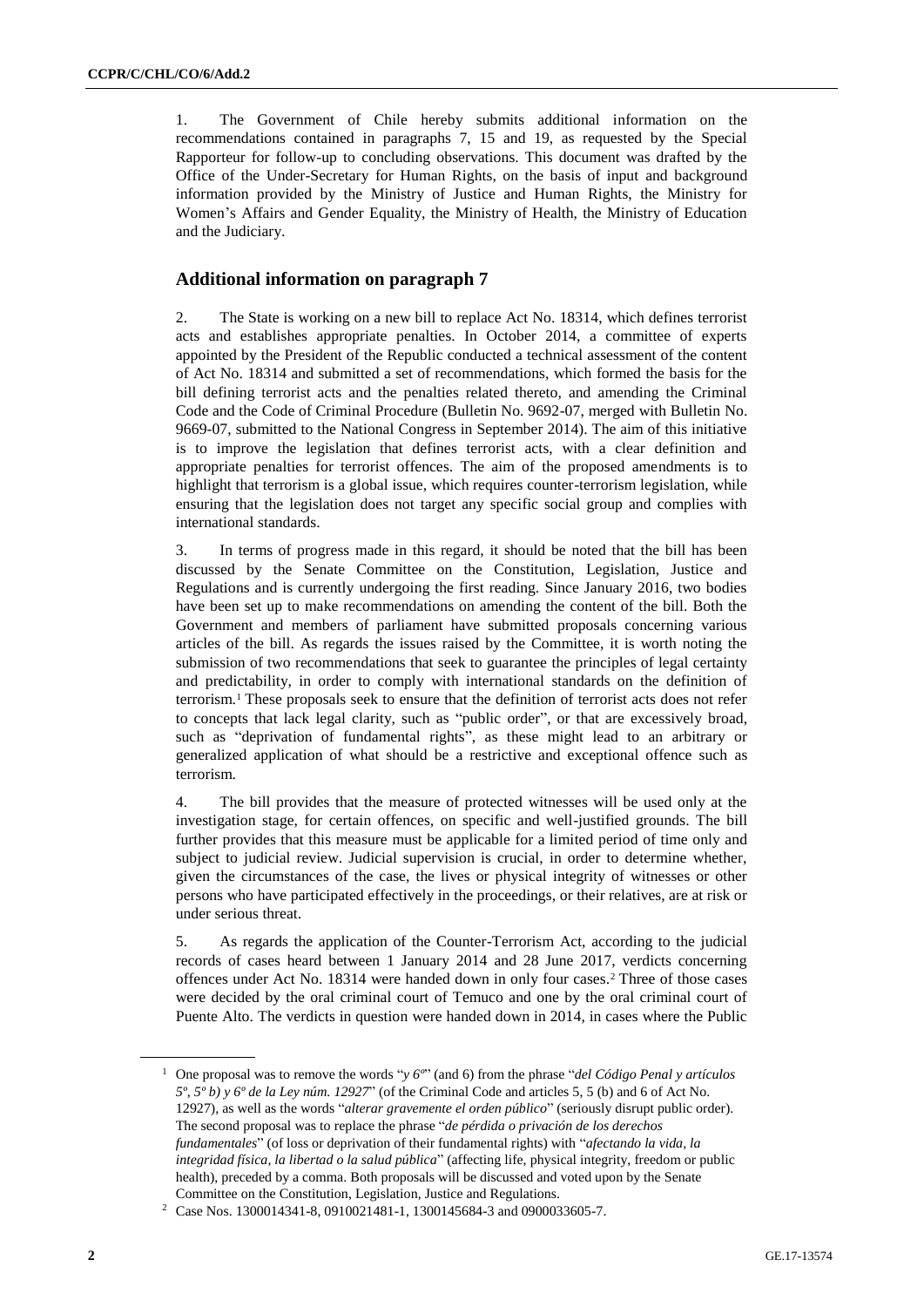Prosecution Service brought terrorism charges against individuals for the following offences: threats, arson, arson resulting in death, attempted voluntary manslaughter and placement of explosive devices. In all of those cases, the charges brought by the Public Prosecution Service were dismissed and the individuals were acquitted, except in one case where the person was convicted, because the court established that an offence had been committed and that the accused had participated in its commission. However, it should be noted that the court classified the offence as an ordinary offence, rather than an act of terrorism. Proceedings are currently under way in three cases, where individuals have been charged with offences under Act No. 18314; at the time of writing, the court has not yet reached a final verdict in those cases.<sup>3</sup>

6. Lastly, there is no record of the application of the Counter-Terrorism Act against persons exercising their right to freedom of expression or against the Mapuches, because the computer records of the Judiciary do not contain this type of information, identifying the ethnicity of the accused or the type of activity they were engaged in when they were arrested.

### **Additional information on paragraph 15**

#### **(i) Current status and content of the bill permitting abortion on three grounds, including changes to the initial proposal**

7. The bill decriminalizing voluntary termination of pregnancy on three grounds (Bulletin No. 9895-11) *is currently under consideration by the legislature, which means that its content may change as a result of the parliamentary debate.* Nevertheless, at its current stage, having been approved by the Chamber of Deputies and by the Senate Health Committee and the Senate Committee on the Constitution, Legislation, Justice and Regulations but not yet by the Senate Treasury Committee and the full Senate, the bill retains the core components of the original proposal and continues to give priority to the will of the pregnant woman. Some of the key features of the bill that has been approved thus far are set out below.

8. *Regulation of the three grounds*: The bill regulates the three grounds outlined in the first paragraph of the new article 119 of the Health Code. This is the most important feature of the bill, for it will enable women in critical situations to decide how they wish to proceed, in accordance with their beliefs and life plans, instead of imposing on them, as the current legislation does, the excessive burden of maintaining the pregnancy for fear of incurring a prison sentence.

9. *Regulation of a special procedure for girls under the age of 14 years*: The bill establishes a special regulation to enable girls under the age of 14 to terminate a pregnancy, recognizing their progressive autonomy and allowing them to properly exercise their fundamental rights. Accordingly, the girl's decision will be subject to the authorization of her legal guardian. In addition, there are three scenarios in which a judgment must be sought from a family court, namely: if the girl has no legal guardian; if her legal guardian refuses to grant permission; or if the medical team considers that requesting consent from the legal guardian would place the child at risk. In court proceedings of this kind, the affair must be resolved without delay, but the legal guardian who has refused to grant permission may challenge the decision.

10. *Support programme*: The bill provides for a support programme, without any deterrent effect and taking full account of the woman's wishes. This programme, which is designed to provide biopsychosocial support, will be part of the social protection system and its main components will be set out in a decree issued by the Ministry of Health.

11. *Right to conscientious objection*: The bill governs conscientious objection by professionals working in surgical wings. It establishes that conscience is a personal attribute, which institutions lack; it also stipulates that the exercise of this right must not prevent women from accessing the medical procedure in question.

<sup>3</sup> Case Nos. 1400674179-8, 1300701735-3 and 1600553093-1.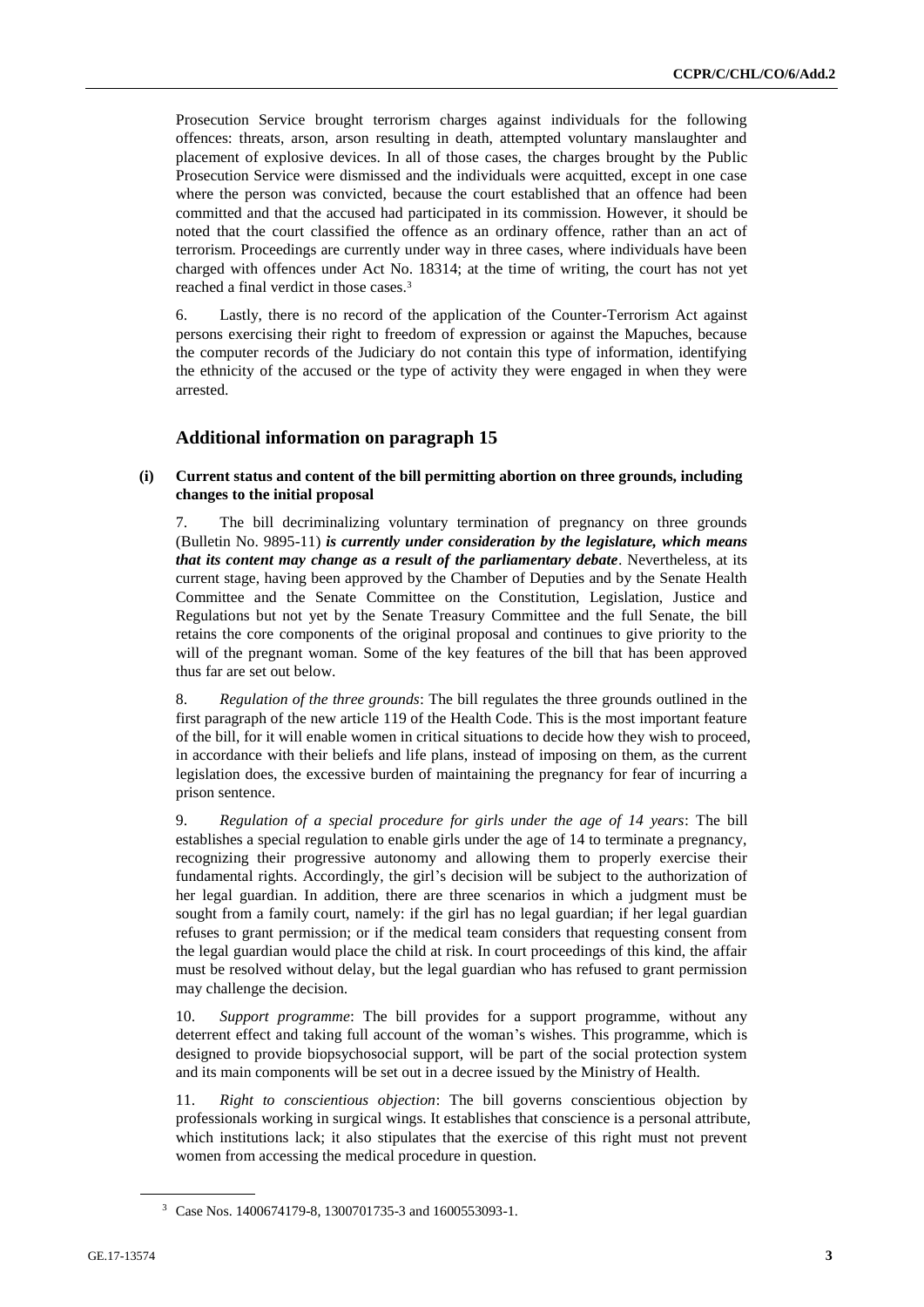12. *Duty of confidentiality*: The bill stipulates that health professionals have a duty of confidentiality when treating a woman who has undergone an abortion in circumstances other than the three grounds on which it is permitted.

13. *Other relevant points*: As regards the procedure for authorizing an abortion on the second ground, the bill stipulates that the diagnosis must be confirmed by a doctor with the necessary special expertise. The draft currently establishes that, in order for the procedure to be carried out, two concurring diagnoses, made by two specialist doctors, are required.

14. The bill states that, if a woman seeking access to the support programme suffers discrimination, she may take action under Act No. 20609, which provides for measures to combat discrimination.

#### **(ii) Reason for restricting abortion when a pregnancy is the result of rape, based on gestational age**

15. Article 119 (3) of the bill provides that an abortion may be authorized by a surgeon when the pregnancy is the result of rape, provided that the woman is not more than 12 weeks pregnant. In the case of girls under the age of 14, the pregnancy may be terminated provided that the girl is not more than 14 weeks pregnant. These time frames were established in an effort to reconcile the right to life, as enshrined in the Constitution, with the right of women and girls to make their own decisions in life-changing situations such as those governed by this bill.

#### **(iii) Nature of the restrictions relating to conscientious objection and any reporting obligations**

16. Article 119 ter of the bill governs conscientious objection by professionals who work in surgical wings. It acknowledges that conscience is a personal attribute (which institutions therefore lack) and stipulates that conscientious objection must not prevent women from accessing the medical procedure in question and must not affect more than a limited number of persons. The bill approved thus far states that, if a health professional makes a conscientious objection, the health-care establishment must immediately assign another professional, who does not object, to take part in the procedure. It also states that the Ministry of Health must establish protocols governing the exercise of conscientious objection. These protocols must ensure that treatment is provided to patients who are in one of the three permitted cases and, as such, require access to an abortion. Lastly, the bill places two restrictions on conscientious objection. Firstly, it states that doctors cannot make a conscientious objection if the woman seeking an abortion on the first ground (life at risk) and requires immediate and urgent medical attention. Secondly, if a woman seeks the termination of a pregnancy resulting from rape, the doctor cannot enter a conscientious objection if the deadline allowed for the third ground is about to lapse.

17. The bill also establishes that health professionals have a duty of confidentiality when treating a woman who has undergone an abortion in circumstances other than the three permitted cases. It may be noted that, if the bill is enacted, the three grounds for which it provides must be subject to the general duty of confidentiality that applies to the doctorpatient relationship.

#### **(iv) Measures adopted since the previous reply to ensure access to sexual and reproductive health for all women and adolescents throughout the country**

18. One of the strategic objectives of the Ministry for Women's Affairs and Gender Equality is to enable women to enjoy physical autonomy. To that end, it is implementing the Healthy Sexuality and Reproductive Life Programme, which aims to help all persons, especially women, young persons and adolescents, to achieve self-fulfilment, through initiatives aimed at protecting sexual and reproductive rights for all.

19. Several programmes have been launched with a view to improving adolescents' access to sexual and reproductive health. One such initiative is the establishment of teenfriendly areas, as part of a unique strategy to improve access to comprehensive health care, through timely intervention to address risk factors and risky behaviour, encourage protective attitudes and reduce the incidence of pregnancy, sexually transmitted infections,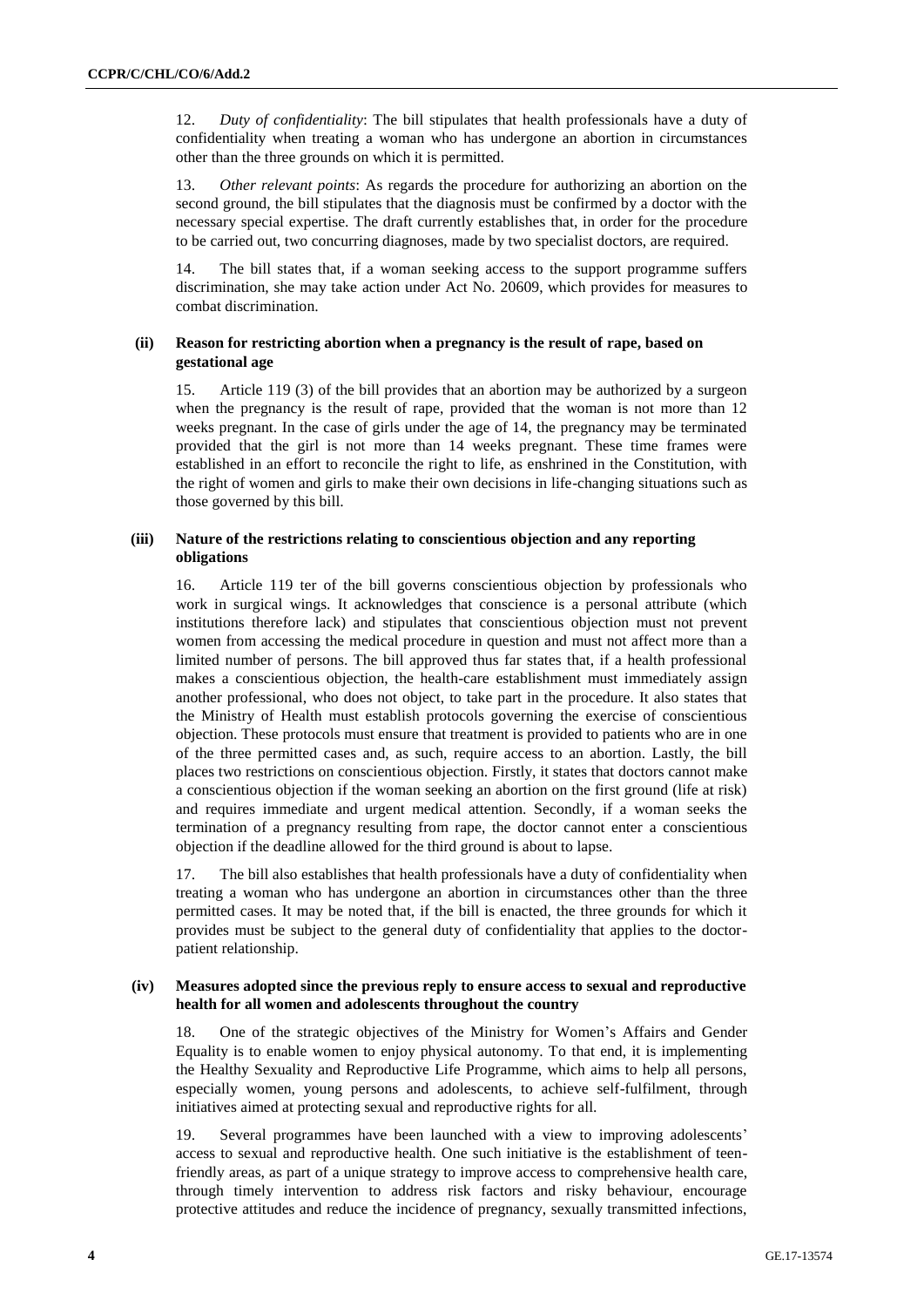suicide and other health problems. The initiative consists of health promotion and prevention activities, focusing on sexual and reproductive health, in health centres and schools, with special time slots, dedicated waiting rooms where privacy, confidentiality and respect for diversity are ensured, and staff who are trained in adolescent health care. Over the last four years (2014-2017), the number of teen-friendly areas has been increased by 370 per cent (from 54 in 2008 to 254 by 2017).<sup>4</sup> According to the information provided by the Ministry of Health, the preliminary assessment conducted this year under the national health programme for adolescents and young persons, showing the potential impact of teenfriendly areas, revealed a statistically significant decrease in pregnancies among girls in the 15 to 19 age group in communes equipped with a teen-friendly area, compared with communes where there is no such service.

20. In 2012, comprehensive health check-ups for adolescents were introduced, to ensure that health needs and problems were identified at an early stage. Most of these check-ups take place in schools; if there is a health risk or problem to be investigated, the adolescent is referred to the local teen-friendly area or health centre. In 2016, this programme benefited 12.7 per cent of the persons aged 10 to 19 years' old who were registered for primary care, marking an increase in coverage of 5.8 percentage points in four years. As from 2016, the programme was extended to the 10-14 age group.

21. In addition, under the public health system, 10 forms of contraception are available to adolescents of both sexes free of charge. Over the past decade, the use of birth control has steadily increased, both among the general population and among adolescents. According to statistics provided by the Ministry of Health, the number of teenage pregnancies has risen significantly since 2010, by as much as 130 per cent among girls under the age of 15 years<sup>5</sup> and by 20.47 per cent among adolescents aged 15 to 19 years.<sup>6</sup> In 2015, primary health care facilities provided 25,391 doses of emergency contraception, of which 4,718 (19 per cent) were for adolescents. The situation is a little different in the emergency services: in 2015, 8,854 doses were supplied, of which 4,136 (48 per cent) were for adolescents.

#### **(v) Progress made by the Intersectoral Round Table on Teenage Pregnancy. Results of the pilot project to prevent repeat teenage pregnancies**

22. Within the framework of the Intersectoral Round Table on Teenage Pregnancy, the Ministries of Education and Health and the Ministry for Women's Affairs and Gender Equality agreed to develop a National Intersectoral Strategy on Sexuality, Emotional Health and Gender, which is currently being piloted in some communes.

23. This strategy falls under the National Policy for Children and Adolescents 2015- 2025, which was approved by the National Council for Children. The purpose of the strategy, which is aimed at children and adolescents aged between 10 and 19 who attend public schools, is to build an integrated network of health and education services in each commune, to ensure that children and adolescents receive appropriate help and support, focusing on a healthy approach to sexuality and emotional well-being and encouraging them to take responsibility for themselves and others. The strategy will be incorporated into the operating model and methodology of the "Well-being in School" component of the Ministry of Education's National School Socialization Policy, which is based on an intersectoral management model involving the Ministry of Health. The strategy will be implemented at several different levels (national, regional and communal) and will be

<sup>&</sup>lt;sup>4</sup> The goal established in the National Health Strategy is to set up a teen-friendly area in all primary care establishments (567 in total) by 2020. New teen-friendly areas will be set up on the basis of a prioritization grid that has been drawn up to identify communes with high rates of pregnancy and suicide, high scores on the school vulnerability index and where adolescents account for at least 25 per cent of the population.

<sup>&</sup>lt;sup>5</sup> There were 5,439 pregnancies among adolescents under the age of 15 in 2010, compared with 12,539 in 2016.

<sup>6</sup> There were 159,571 pregnancies among adolescents in the 15-19 age group in 2009, compared with 191,043 in 2016.